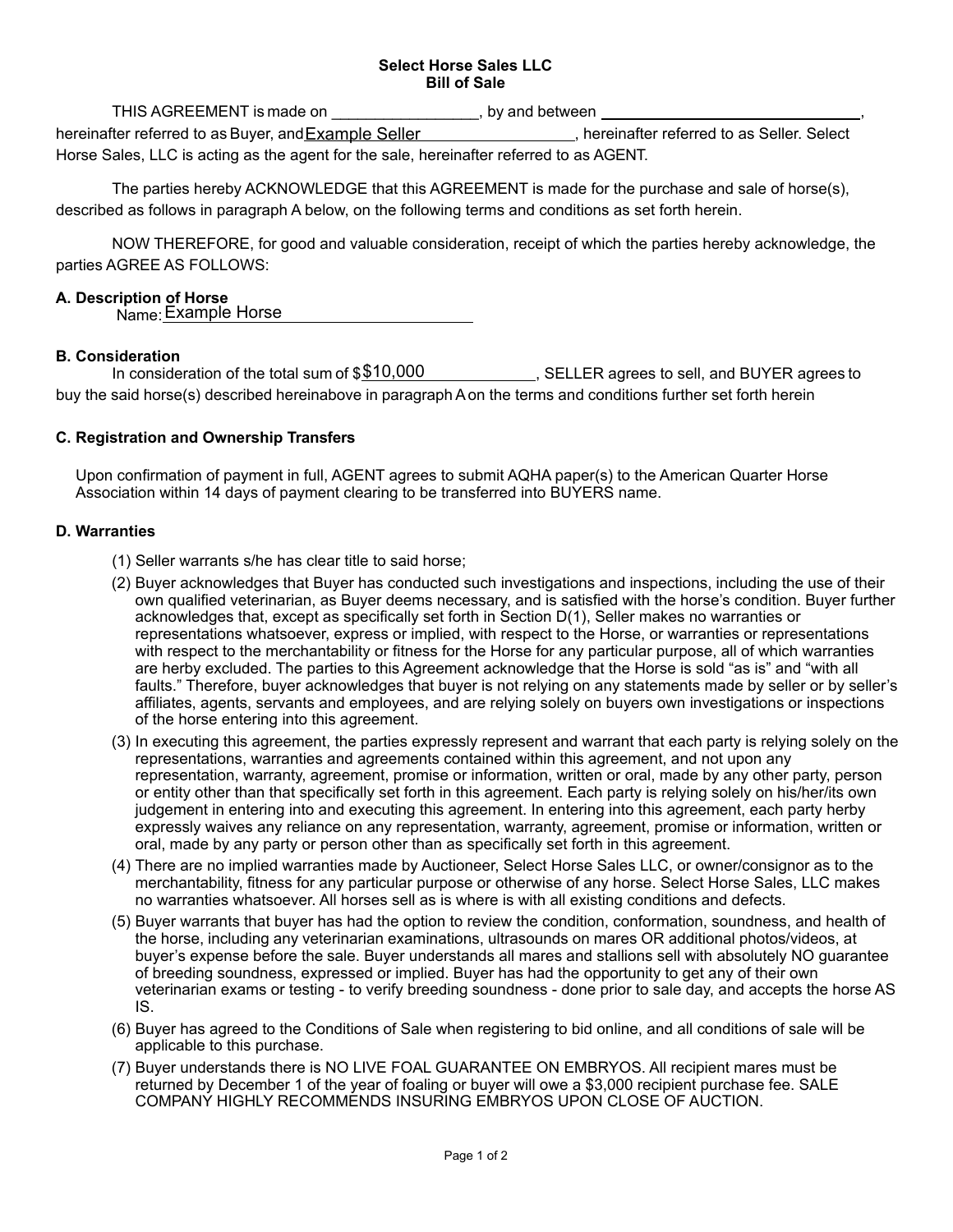## **E. Risk of Loss. Injury, Sickness or Death**

(1) BUYER shall assume the risk of loss of said horse AT END OF AUCTION. Buyer assumes responsibility for an injuries or sickness, including death, to said horse during transport or while waiting to be transported/picked up at Sellers facility or any other facility. Buyer understands they are responsible for any vet bills that could incur from this point forward. **SALE COMPANY HIGHLY RECOMMENDS GETTING INSURANCE ON ANY HORSES PURCHASED.** 

(2) SELLER and AGENT will help BUYER arrange transport; however, SELLER and AGENT assumes no responsibility for any injuries, sickness or death that could result while horse is in transporters care. BUYER understands SELLER and AGENT do not endorse any particular transport company. BUYER is responsible for all transport costs.

## **F. Agent**

Buyer understands that Select Horse Sales, LLC is acting only as an agent for the purpose of this sale. It is the position of Select Horses Sales LLC that all horses are sold "AS IS" with all existing conditions and defects. Any guarantees from the owner are strictly between owner and buyer. Owners are bound by these Conditions of Sale as well as the consignment agreement completed upon entry to the sale.

#### **G. Law**

This AGREEMENT shall be governed by the laws of the State of Texas.

## **H. Entire Agreement**

This agreement constitutes the entire AGREEMENT between the parties. Any modifications or additions must be in writing and signed by all parties to this agreement. No oral modifications will be considered part of this agreement unless reduced to writing and signed by all parties before a notary.

Buyer

# **AQHA TRANSFER INFORMATION**

PLEASE FILL OUT THE BELOW INFORMATION ACCURATELY, OR YOUR PAPERS WILL NOT BE SENT TO THE BREED ASSOCIATION!

*\*\*PLEASE ADD \$55 TO YOUR PAYMENT IF A NEW AQHA MEMBERSHIP OR MEMBERSHIP RENEWAL IS NEEDED, OTHERWISE YOUR TRANSFER WILL BE DELAYED AT AQHA.IF YOU REQUIRE A NEW APHA MEMBERSHIP OR MEMBERSHIP RENEWAL IS NEEDED PLEASE ADD \$65 TO YOUR PAYEMENT. \*\** 

NAME ON MEMBERSHIP: AQHA OR APHA#:

ADDRESS:

| PHONE NUMBER: |  |
|---------------|--|
|               |  |

*\*\*\*IF BUYER HAS NOT RECEIVED PAPERS WITHIN 45 DAYS OF THE SALE, BUYER WILL NEED TO CONTACT AQHA or APHA, NOT THE SALE OFFICE, FOR AN UPDATE ON THE STATUS.\*\*\**